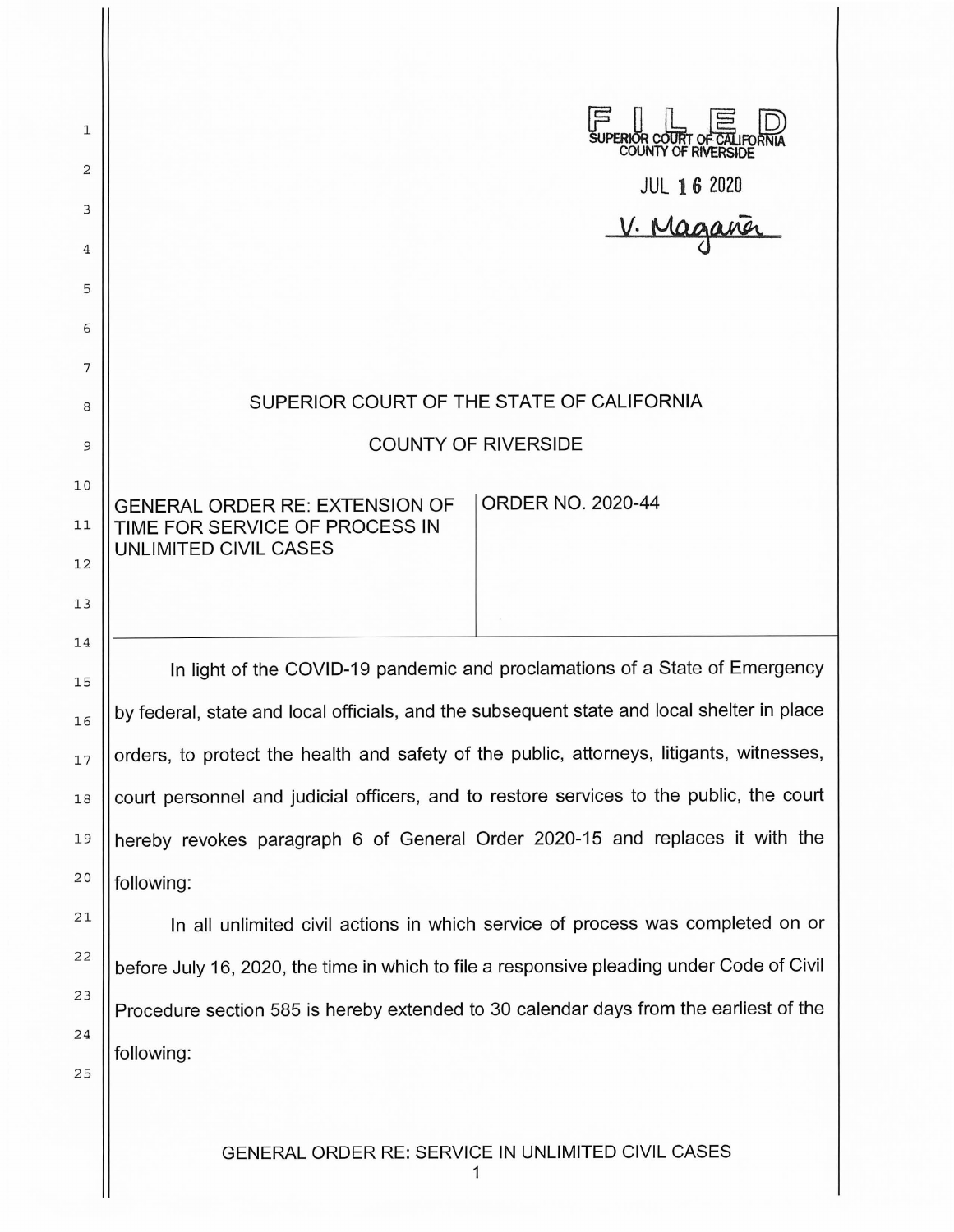- A. The termination of the State of Emergency that was declared by the Governor of the State of California on March 4, 2020.
- B. The service of Local Form RI-CI037 to the address at which personal service or substitute service of the summons was completed. Service of this form shall either be personal or by first class mail, but if by first class mail the time in which to file a responsive pleading is extended by an additional five calendar days.
- C. The date on which service by publication or service on the Secretary of State was completed, if authorized by the court.

Upon application for entry of a default, when the proof of service of the summons and complaint shows that service was completed under Code of Civil Procedure sections 415.10, 415.20, or 415.50, or under Corporations Code §1702(a), on or before July 16, 2020, the clerk of the court shall reject all applications for entry of default in cases affected by this order submitted prior to the expiration of the time in **T**A unless accompanied by a proof of service showing compliance with **THE** or by a copy of the order authorizing service by alternate means to show compliance with  $\mathcal{T}C$ . In all cases where service of summons was completed after July 16, 2020, the clerk shall enter default upon timely application when authorized by law.

20

1

2

3

4

5

6

7

8

9

10

11

12

13

14

15

16

17

18

19

21

22

23

24

25

No part of this order shall apply to unlawful detainer actions.

This order shall expire 30 calendar days after the termination of the State of

Ill

Ill

GENERAL ORDER RE: SERVICE IN UNLIMITED CIVIL CASES

2